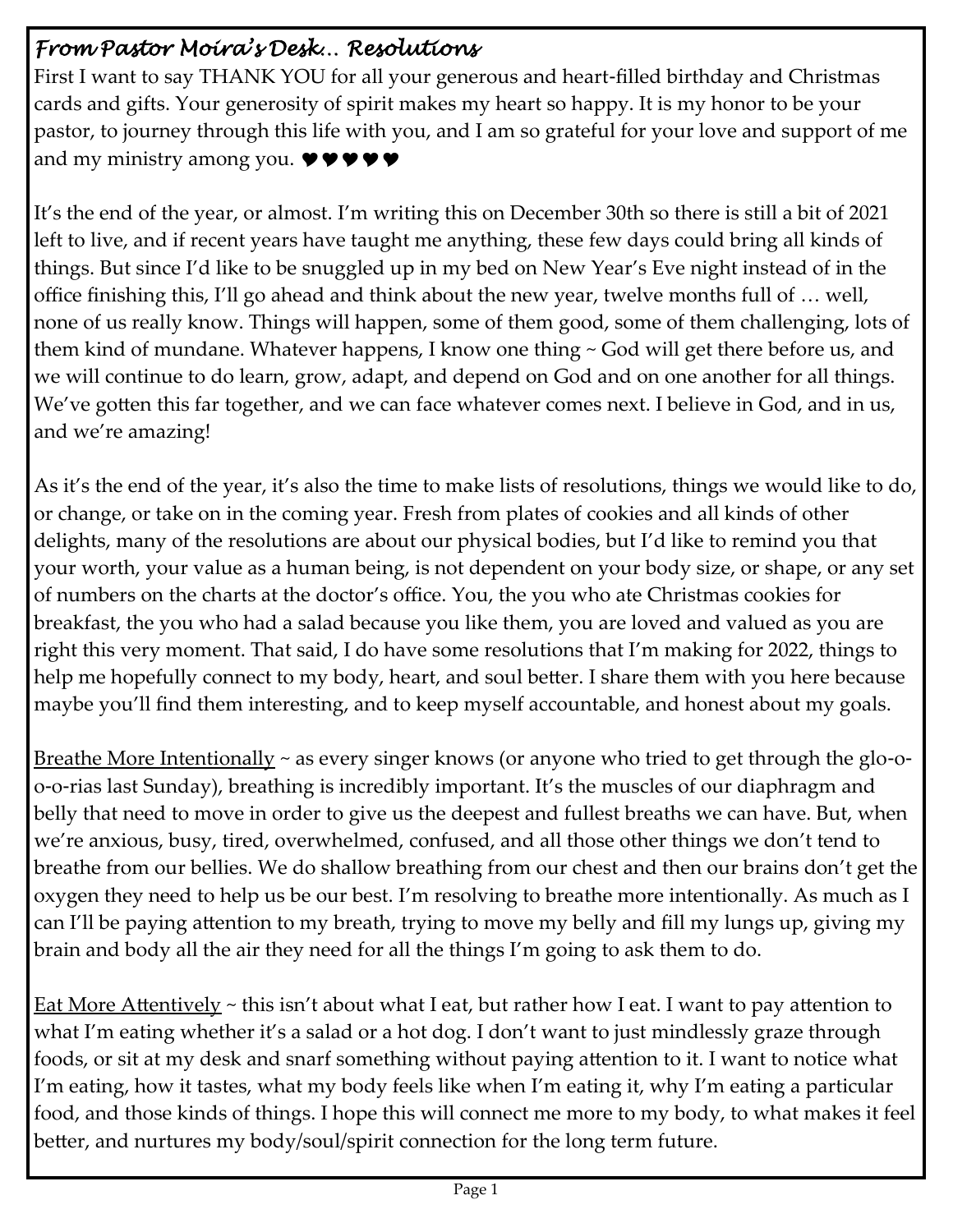<u>Ask More Questions</u> ~ if you've ever spent time with a four or five year old you know that they ask LOTS of questions. Adults don't. Somewhere we lose our questioning hearts and souls, our wondering about the world we live in. So I'm going to try to ask more questions. Some will be silly: how do my cats generate so much heat while they sleep on my lap and how do we harness that energy? Some will be because there's just so much in the world I'd like to know: why is my favorite paint called Prussian blue? how do jellyfish know up from down? And some are deep questions I have about the world we live in and the world we want to live in: why do we allow poverty to exist and what do we do about it? what causes interpersonal violence and how do we end it? what is mine (and ours) to do right now, that God is calling us to do?

Create More ~ the novelist Maxine Hong Kingston wrote, "In a time of destruction, create something: a poem, a parade, a community, a school, a vow, a moral principle; one peaceful moment." These are challenging times, times when lots of things we used to know and understand seem to have been destroyed. So, I'm resolving to create more, to see if I can make art, or poetry, or conversations, or relationships, or something, to nurture existing things into even more growth, and to bring new things into being.

Seek Out Kindness ~ if you watch the news you could easily be convinced there isn't any kindness in the world. They cover the worst humanity does to itself, the bitterness, hatred, and division. But I know, deep in my soul I know, that there is so much goodness and kindness in the world. People are out there reaching out, helping, supporting, and encouraging each other. I'm resolving to look for it, to open my eyes and my heart to find the ways in which kindness is alive and at work in the world. I'm going to seek out kindness and talk about it, making my own reports of goodness, and generosity, and hope in the world. It might just counteract some of the negativity, at least in my own heart.

Love Even More ~ I know that 2022 will bring us challenges, and heartbreak, and struggle, and we're still going to be dealing with covid, and then I'm sure the next election cycle will be upon us, and friends will get sick, and some will walk on to eternal life, and … well, even thinking about it is a little exhausting and disheartening. There's an antidote. It's love. We've got to pour all the love we can find into the world. Tell your friends you love them, a lot. Let it be weird. Show people you love and care about them, a lot. Let that be weird too. I want to dump buckets of love into every situation, with words and actions. I want to open my heart so wide I think it will burst and then let love flood in only to discover that you can't love too much, you can't open your heart too far. All that will happen, I hope and pray, is that I'll find more and more room for love, find love in all kinds of new ways and places, and eventually love won't be something I do, but who I am.

So, those are my resolutions looking towards whatever 2022 will bring. My promise to you is that whatever comes, we will meet it together  $\sim$  you, me, and God  $\sim$  and there is nothing we can't do, united and supporting one another.

*In peace and grace,* Pastor Moira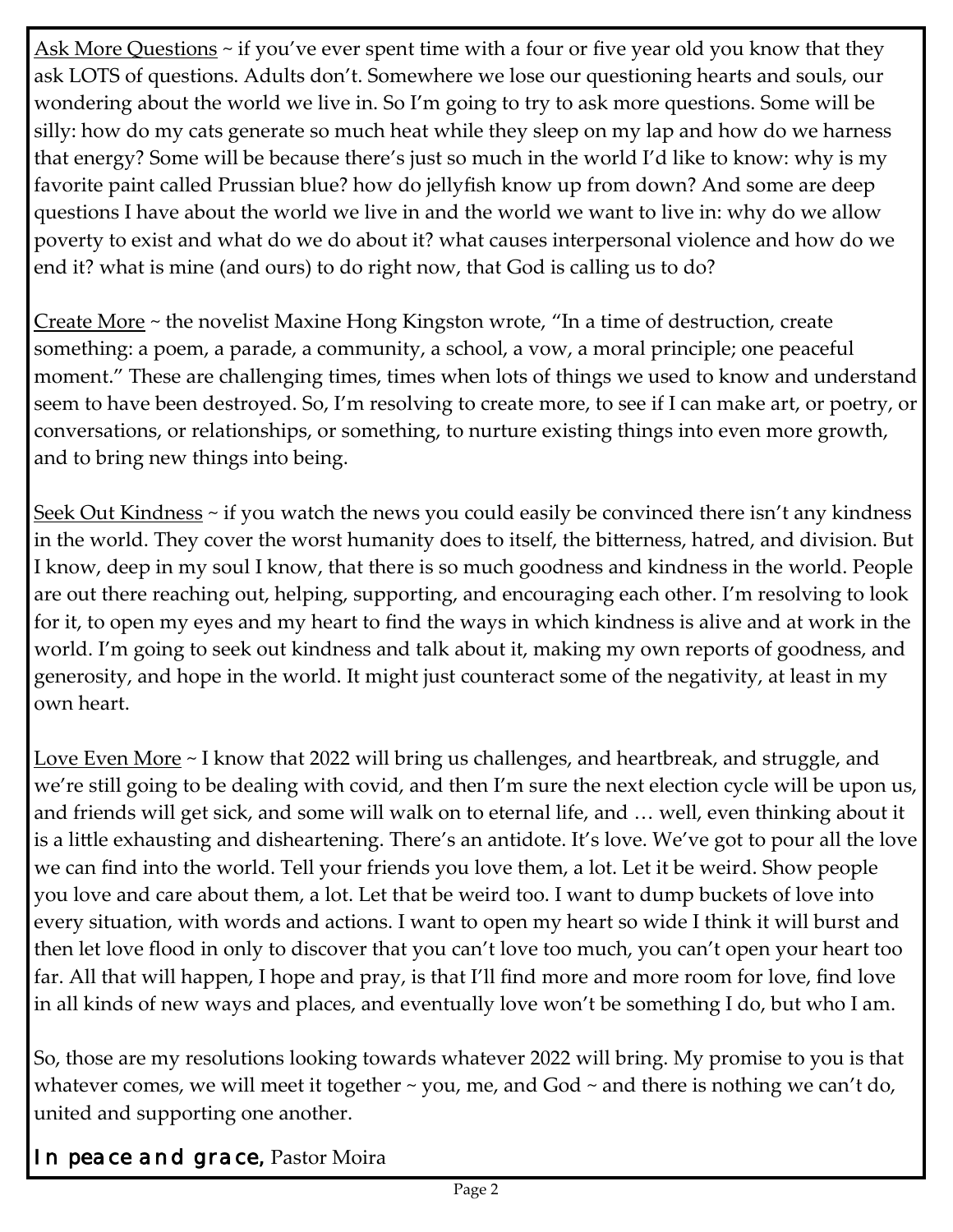### *Church Council "Preliminary" Minutes ~ December 14, 2021*

The meeting was called to order by President Bob Menning with Pat Schomisch, Todd St. John, Gary VanderLinden, Dallas Waterstradt, Connie Wheeler and Pastor Moira Finley present.

The meeting was opened with a prayer from Pastor Moira Finley.

A motion was made by Todd St. John and seconded by Dallas Waterstradt to accept the minutes from last month. Motion passed.

A motion was made by Connie Wheeler and seconded by Pat Schomisch to accept the Financial Secretary's and Treasurer's reports. Motion passed.

### **Pastors Report**

- Conducted Virtual and in Person Worship Services
- Conducted 2 funerals
- Attended church meetings, administrative meetings, and confirmation classes

### **Committee Reports**

- **Membership:** Nothing at this time
- **Christian Ed:** No December meeting due to weather. Christmas Program December 19 during the worship service at 10:15 am. Connie Wheeler will put the candy bags together.
- **Worship/Music:** Met on November 7th. We will try Wednesday lent services in 2022. Pastor Moira is looking into new ideas for Baptism gifts. The banners in the storage room need to have the rods raised so they don't get crumbled on the bottom.
- **House:** The sidewalk next to the church has been fixed.
- **Stewardship:** For the month of January we will be collecting diapers and hygiene items.

### **Old Business:**

- There are two members that are interested in the council and will be on the ballot for election in January at the annual meeting.
- We discussed the 2022 budget. A motion was made by Todd St. John and seconded by Connie Wheeler to accept the Budget. Motion passed.

### **New Business:**

- There was an area of old books and VHS tapes that will be donated. These are all items that are out of date.
- A suggestion was made to have a sheet where you can put maintenance requests so Duane can check them off as they are done, and so that Duane isn't told multiple times about needed repairs. Bob will talk with him about this.
- Pastor Moira requested Break The Silence Sunday (BTSS) to be a ministry of St. John's and we approved the request.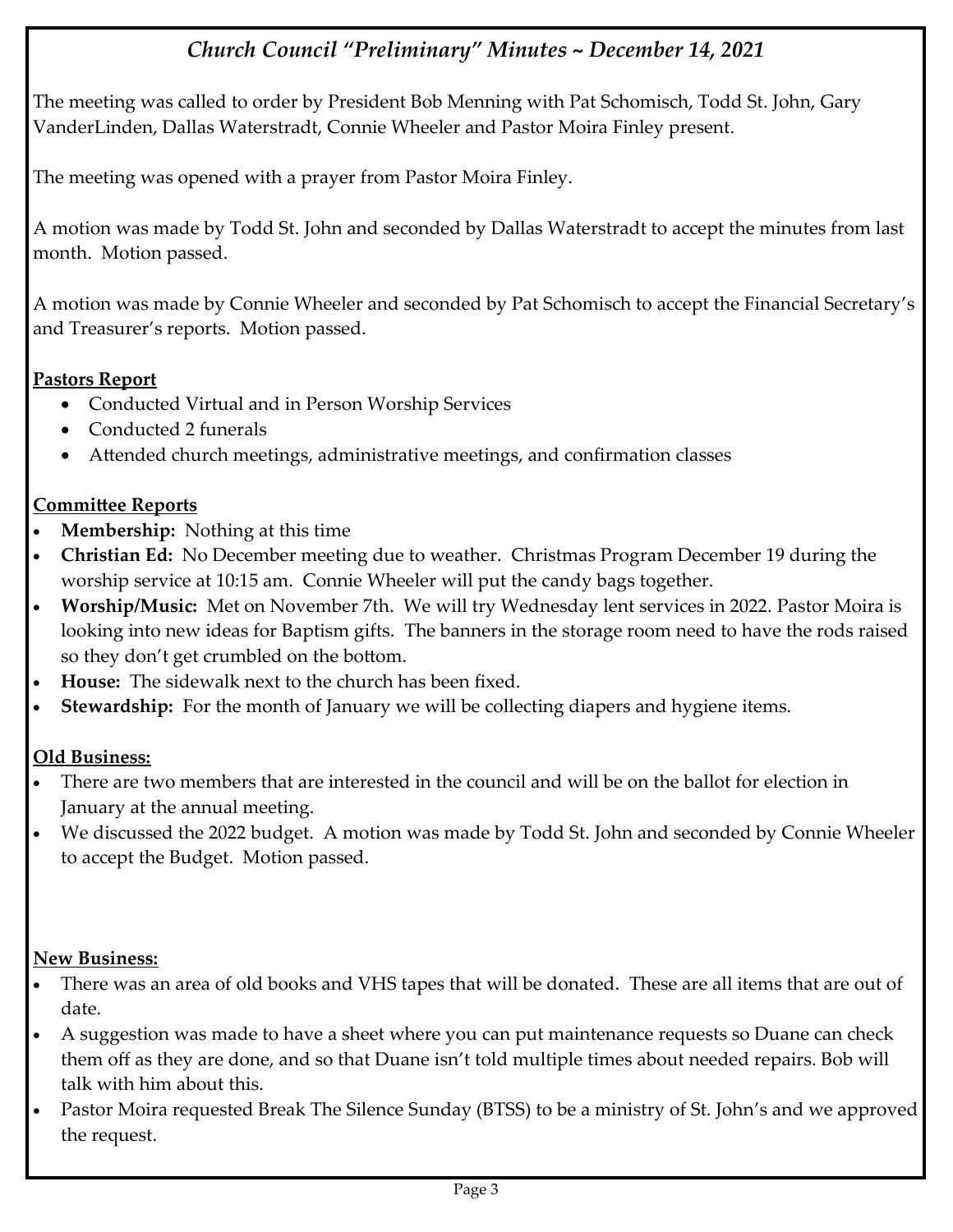### **Prayers and Thank You's**:

- Bob's cousin, Don and family and Connie's neighbor, Dave and family
- Thank you to all that decorated the church so beautifully!
- Thank you to all that helped with the Church Christmas party and the Sunday School Christmas program.

A motion was made by Gary Vander Linden and seconded by Todd St. John to adjourn the meeting. Motion passed.

**Next Council Meeting** will be Tuesday, January 11, 2022 at 6:30 pm. The meeting ended with the Lord's Prayer.

## **Women's Guild News**

The All Church Christmas Party was held on Thursday December 2, 2021 at 6:30pm. There were about 35 people in attendance. Jan Boman entertained us with beautiful songs before the program and dinner. Jan Rohloff gave a welcome and a dinner prayer before we ate the delicious meal of meatballs, mac & cheese, salads, and desserts prepared by Pastor Moira and the attendees. Loved it all. After we at the delicious meal, we were entertained with a reading of the snowflake by Vi Brown-Luebke. Cailey Wheeler entertained us with playing the piano and singing "Winter Wonderland". Great job. Our second reading "Fruit Cake" was done by Connie Wheeler. That cake was really hard. The offering was taken with a prayer, "Jesus is the Light Of the World" by Connie Rohloff and Jan Boman playing "Silent Night". Jan Boman played Christmas songs "Rudolph The Red Nosed Reindeer", "Jingle Bells", and "Frosty The Snowman" and we all tried to remember the words. Good job to all. Jan informed us that Tom sang these songs at three years old at a nursing home. It was very well done and loved by all. A skit, "Just Us Two" was done by Pastor Moira and Robin Schmidt. They did a great job which we loved. Thanking everyone for coming and enjoying themselves and then "The Special Feelings Of Christmas" was shared by Connie Wheeler. We closed with prayer and a safe drive home. The Guild does not meet in January so our next meeting will be **Wednesday February 2nd, 2022** at 1:30pm with Pastor Moira doing devotions and serving.

## *Congregational Annual Meeting Sunday January 23, 2022 ~ after worship*

Join us after worship for our congregational meeting to review 2021 and look forward to 2022 including approving our congregational budget.

### **If you have a report to submit for the annual reports booklet, please do so as soon as possible.**

Report booklets will prayerfully be available by Sunday January 9th. Please plan on attending to help us have a quorum. If you have any questions, please talk with members of the Council.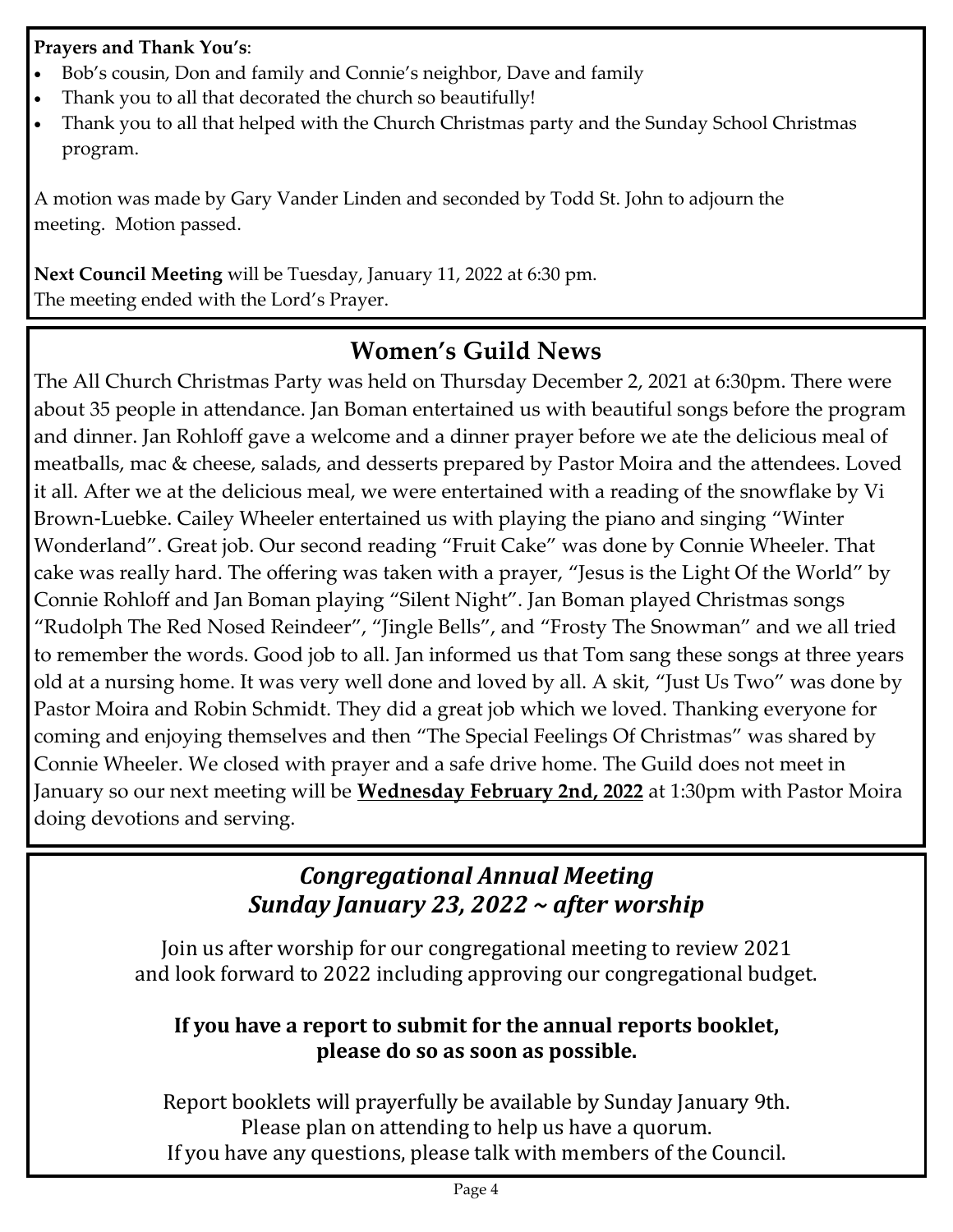# **Parish Celebrations**

*If your special day is incorrect, please let Pastor Moira know.*

## **January Birthdays**

*We give thanks, Gracious God, for those you have brought into our lives and we celebrate them with joy and thanksgiving.*

| 2nd                          | Laurene Ferge          |
|------------------------------|------------------------|
|                              | <b>Tiffany Biese</b>   |
| 3rd                          | Vicki Helser           |
|                              | <b>Steven Pingel</b>   |
|                              | <b>Rylen Wernet</b>    |
| 4th                          | <b>Gregory Volkman</b> |
|                              | Roman Halvorson        |
| 7th<br>$\dddot{\phantom{0}}$ | Nikki Berndt           |
| 10th                         | Karsyn Berndt          |
|                              | Ali Holz               |
| 11th                         | Kelcie Hooyman         |
| 12th                         | Duane Pingel           |
| 14th                         | <b>Aron Rasmussen</b>  |
| 16th                         | Helen Hanson           |
| 17th                         | Ruth Hanson            |
| 24th                         | Samantha Holz          |
|                              | Arabella Marcks        |
| 27th                         | Cody Halvorson         |

# **Scripture Readings**

## **Sunday January 2, 2022**

*Second Sunday of Christmas* Isaiah 60.1-5 Matthew 2.1-15

## **Sunday January 9, 2022**

*Baptism of Jesus* Isaiah 43.1-7 Luke 3.15-22

## **Sunday January 16, 2022**

*Second Sunday of Epiphany* 1 Corinthians 12.1-13 John 2.1-11

## **Sunday January 23, 2022**

*Third Sunday of Epiphany* 1 Corinthians 12.12-31 Luke 4.14-21

## **Sunday January 30, 2022**

*Fourth Sunday of Epiphany* 1 Corinthians 13.1-13 Luke 4.21-30

## **Covid-19 Procedures for Worship & Gatherings**

- **Face Coverings** ~ masks or face shields are requested (for everyone over age 5) who is not fully vaccinated;
- **v** Distancing ~ keep social distance as best as possible;
- **v** Offering there are plates at the sanctuary doors;
- **Respect** ~ respect others in our community by wearing a face covering and keeping distance when talking with folks you don't live with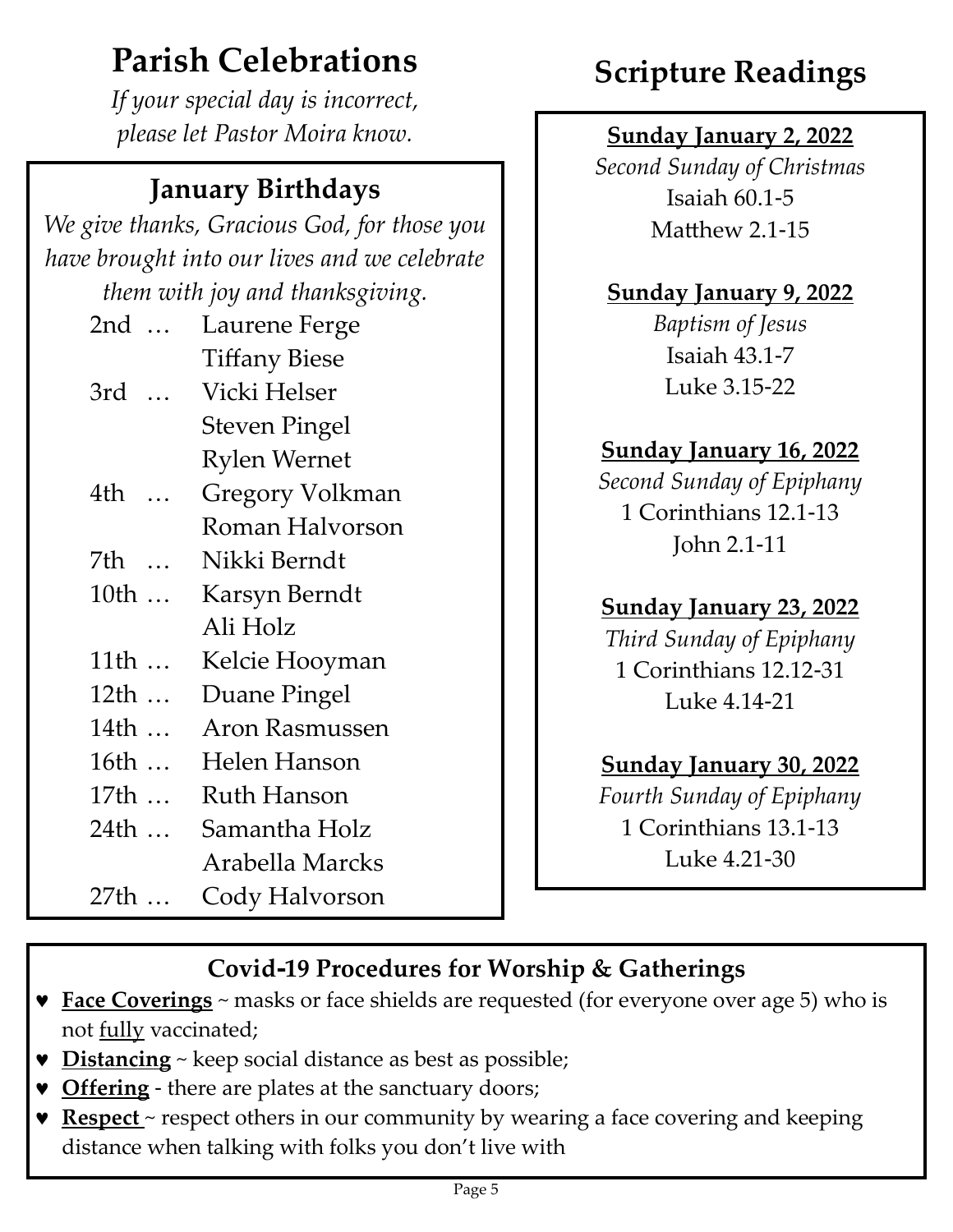## *Reader & Greeter Schedule*

If you are not able to make it on your assigned day, please let Connie Wheeler & Pastor Moira know. Greeters also help serve communion.

### **Sunday January 2, 2022 ~ Communion**

Reader Sue Biese Greeters Joe Biese Sue Biese

**Sunday January 9, 2022**

Reader Vi Brown-Luebke Greeters Vi Brown-Luebke Darwin Ethington

### **Sunday January 16, 2022**

Reader Connie Wheeler Greeters Connie Wheeler Marian Goodwin

### **Sunday January 23, 2022 ~ Annual Meeting**

Reader Roberta Lorenz Greeters Roberta Lorenz Kim Marcks

### **Sunday January 30, 2022**

Reader Bob Menning Greeters Bob Menning Carla Menning

### **February 6, 2022 ~ Communion**

Reader Randy Miller Greeters Steve Schomisch Pat Schomisch

### **February 13, 2022**

Reader Jan Rohloff Greeters Jan Rohloff Trevor Rohloff

### **February 20, 2022**

Reader Robin Schmidt Greeters Robin Schmidt Carol Schmidt

**February 27, 2022**

Reader Tanner St. John Greeters Tanner St. John Todd St. John

### **March 6, 2022 ~ Communion**

| Reader | <b>Connie Wheeler</b>   |
|--------|-------------------------|
|        | Greeters Connie Wheeler |
|        | Cailey Wheeler          |

### **March 13, 2022**

| Reader | Vi Brown-Luebke             |
|--------|-----------------------------|
|        | Greeters Gary Vander Linden |
|        | Bonnie Vander Linden        |

### **March 20, 2022**

| Reader | <b>Sue Biese</b>      |
|--------|-----------------------|
|        | Greeters Mike Rohloff |
|        | Connie Rohloff        |

### **March 27, 2022**

| Reader | Roberta Lorenz          |
|--------|-------------------------|
|        | Greeters Mike Dickinson |
|        | <b>Sally Dickinson</b>  |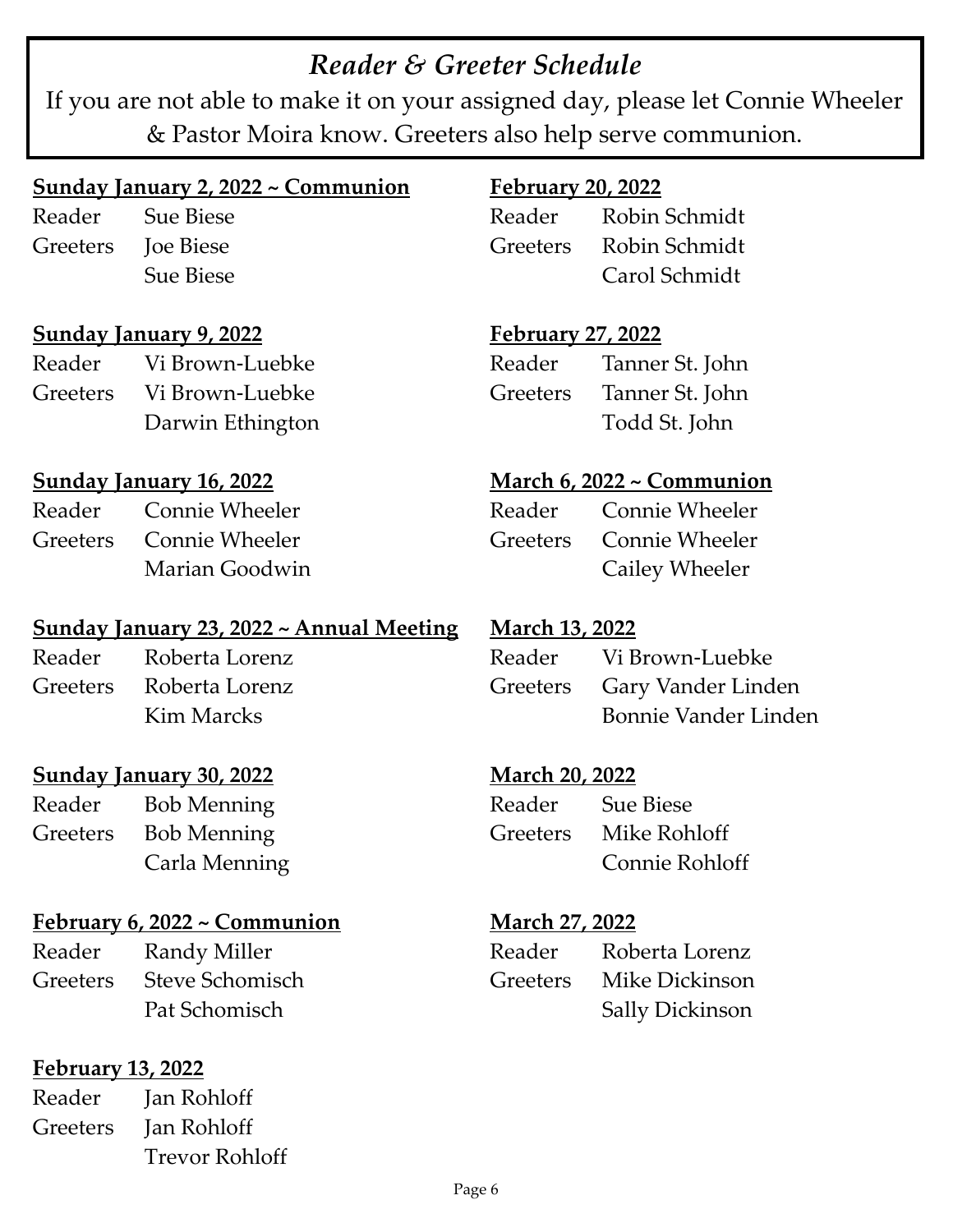| St. John's United Church of Christ Financial Secretary's Report ~ NOVEMBER 2021 |           |            |                                     |            |                                                                         |              |
|---------------------------------------------------------------------------------|-----------|------------|-------------------------------------|------------|-------------------------------------------------------------------------|--------------|
|                                                                                 | 11/7/2021 | 11/14/2021 | 11/21/2021                          | 11/28/2021 | <b>Direct</b><br>Deposit                                                | <b>Total</b> |
| Checking<br>deposit                                                             | 9861.00   | 2183.00    | 9920.50                             | 1480.00    | 300.00                                                                  | 23744.50     |
|                                                                                 |           |            |                                     |            |                                                                         |              |
|                                                                                 |           |            | <b>Member Giving Towards Budget</b> |            |                                                                         |              |
|                                                                                 | 11/7/2021 | 11/14/2021 | 11/21/2021                          | 11/28/2021 | <b>Direct</b><br>Deposit                                                | <b>Total</b> |
| <b>General Fund</b>                                                             | 2121.00   | 1833.00    | 3030.50                             | 1180.00    | 300.00                                                                  | 8464.50      |
| <b>Fuel Fund</b>                                                                | 30.00     | 100.00     |                                     |            |                                                                         | 130.00       |
| <b>Total</b><br>Member<br>Contributions                                         | 2151.00   | 1933.00    | 3030.50                             | 1180.00    | 300.00                                                                  | 8594.50      |
|                                                                                 |           |            |                                     |            |                                                                         |              |
|                                                                                 |           |            |                                     |            | <b>Other Income</b> (in & out funds and income for designated purposes) |              |
|                                                                                 | 11/7/2021 | 11/14/2021 | 11/21/2021                          | 11/28/2021 | <b>Direct</b><br>Deposit                                                | <b>Total</b> |
| <b>Building Fund</b>                                                            | 40.00     |            | 535.00                              |            |                                                                         | 575.00       |
| Neighbors in<br>Need                                                            | 30.00     | 50.00      | 105.00                              |            |                                                                         | 185.00       |
| <b>Stained Glass</b><br>Window Fund                                             | 7000.00   |            | 5380.00                             | 50.00      |                                                                         | 12430.00     |
| Memorial Fund<br>(Michelle<br>Arnold)                                           | 500.00    |            |                                     |            |                                                                         | 500.00       |
| Turkey Fund                                                                     | 140.00    | 200.00     | 505.00                              | 30.00      |                                                                         | 875.00       |
| Auction for<br><b>Turkey Fund</b>                                               |           |            | 365.00                              | 220.00     |                                                                         | 585.00       |
| <b>Total Other</b><br>Income                                                    | 7710.00   | 250.00     | 6890.00                             | 300.00     |                                                                         | 15150.00     |
|                                                                                 |           |            |                                     |            |                                                                         |              |
| <b>Total Checking</b><br>Deposit                                                | 9861.00   | 2183.00    | 9920.50                             | 1480.00    | 300.00                                                                  | 23744.50     |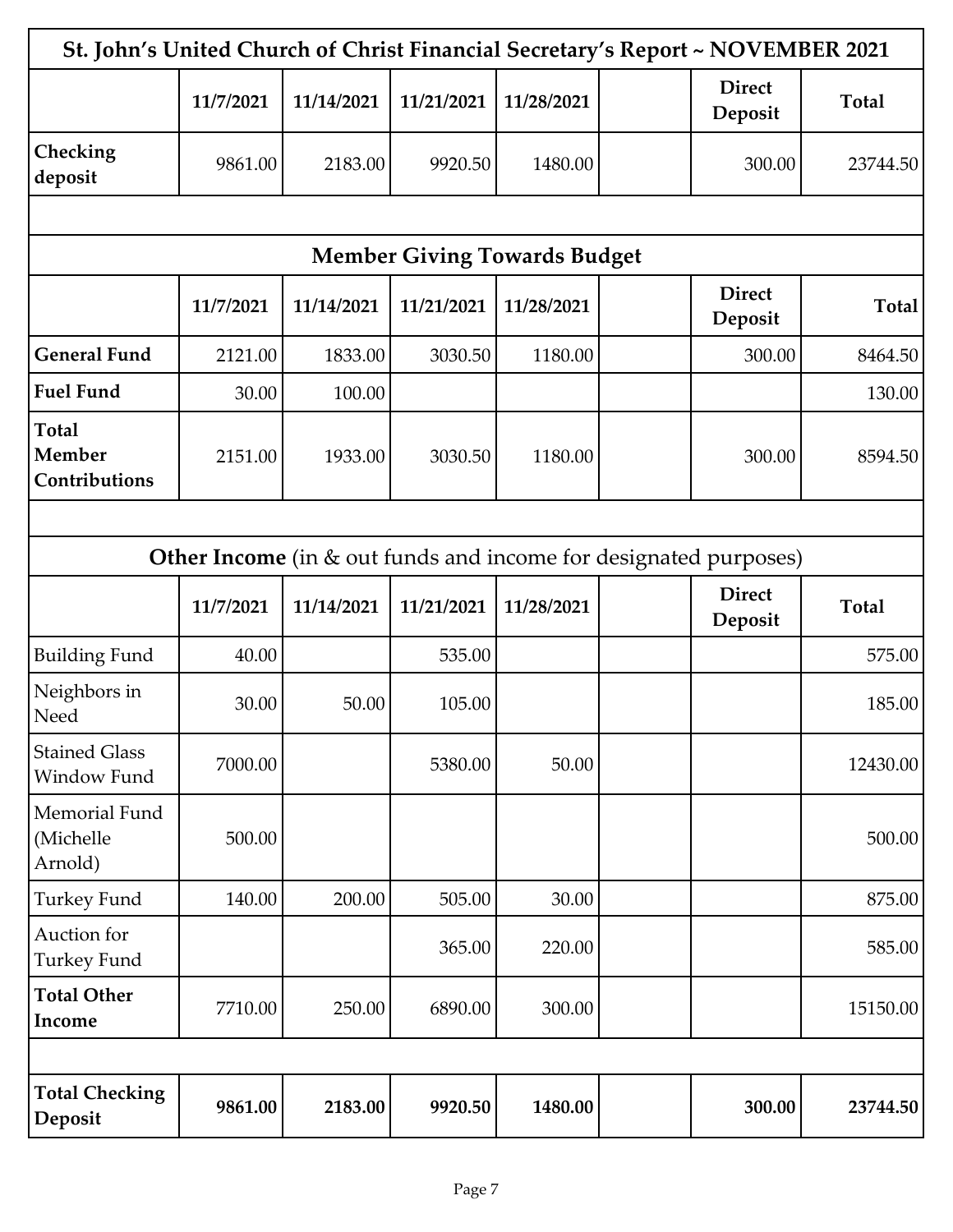| <b>Building Fund</b>       |                          | Deposits                    | \$575.00              |                                  |                |
|----------------------------|--------------------------|-----------------------------|-----------------------|----------------------------------|----------------|
|                            |                          | Interest                    | \$1.33                |                                  |                |
|                            |                          | Disbursements               | \$0.00                |                                  |                |
| <b>Memorial Fund</b>       |                          | Deposits                    | \$500.00              | Feel free to continue sending    |                |
|                            |                          | Disbursements               | \$0.00                | your contributions by mail if    |                |
| Organ Fund                 |                          | Deposits                    | \$0.00                | you are more comfortable doing   |                |
|                            |                          | Disbursements               | \$0.00                | so. You can mail them to:        |                |
| <b>General Fund</b>        |                          | Deposits                    | \$10,239.56           |                                  |                |
|                            |                          | From Parsonage              | \$119,257.00          | St. John's UCC                   |                |
|                            |                          | Disbursements               | (\$11,464.33)         | <b>PO Box 264</b>                |                |
| <b>Parsonage Proceeds</b>  |                          | Deposits                    | \$0.00                | <b>Black Creek, WI 54106</b>     |                |
|                            |                          | To General Fund             | $($119,257.00) \star$ |                                  |                |
|                            |                          | <b>To Stained Glass</b>     | (\$17,500.00)         | If you have questions, please be |                |
|                            |                          |                             |                       | in touch with our financial      |                |
|                            |                          | Disbursements               | \$0.00                | secretary, Gary VanderLinden     |                |
| <b>Boiler/Furnace Fund</b> |                          | Deposits                    | \$0.00                | or Treasurer Dallas Waterstradt  |                |
|                            |                          | <b>To Stained Glass</b>     | (\$1,900.00)          |                                  |                |
|                            |                          | Disbursements               | \$0.00                |                                  |                |
| <b>Stained Glass Fund</b>  |                          | Deposits                    | \$12,430.00           |                                  |                |
|                            |                          | <b>Transfer from Boiler</b> | \$1,900.00            |                                  |                |
|                            |                          | From Parsonage              | \$17,500.00           |                                  |                |
|                            |                          |                             |                       | <b>General Fund</b>              | \$135,409.05   |
|                            |                          |                             |                       | <b>Building Fund</b>             | \$18,185.78    |
| <b>Totals</b>              | <b>Beginning Balance</b> |                             | \$195,053.74          | <b>Memorial Fund</b>             | $$14,005.47**$ |
|                            | Deposits                 |                             | \$23,744.56           | <b>Organ Fund</b>                | \$4,455.00     |
|                            | Interest                 |                             | \$1.33                | <b>Stained Glass Fund</b>        | \$33,480.00    |
|                            | Disbursements            |                             | $(\$11,464.33)$       | <b>Boiler/Furnace Fund</b>       | \$1,800.00     |
|                            | <b>Ending Balance</b>    |                             | \$207,335.30          | <b>TOTAL</b>                     | \$207,335.30   |

### **St. John's United Church of Christ Treasurer's Report ~ NOVEMBER 2021**

| <b>YTD Membership Giving*</b> | \$87,605.31     |
|-------------------------------|-----------------|
| <b>YTD Expenses*</b>          | $(\$87,534.80)$ |
| Net Amount*                   | \$70.51         |
|                               |                 |

\*\* of which \$4,580 is designated for building projects

\* excludes contributes and disbursements for special offerings

to be paid to Endowment Fund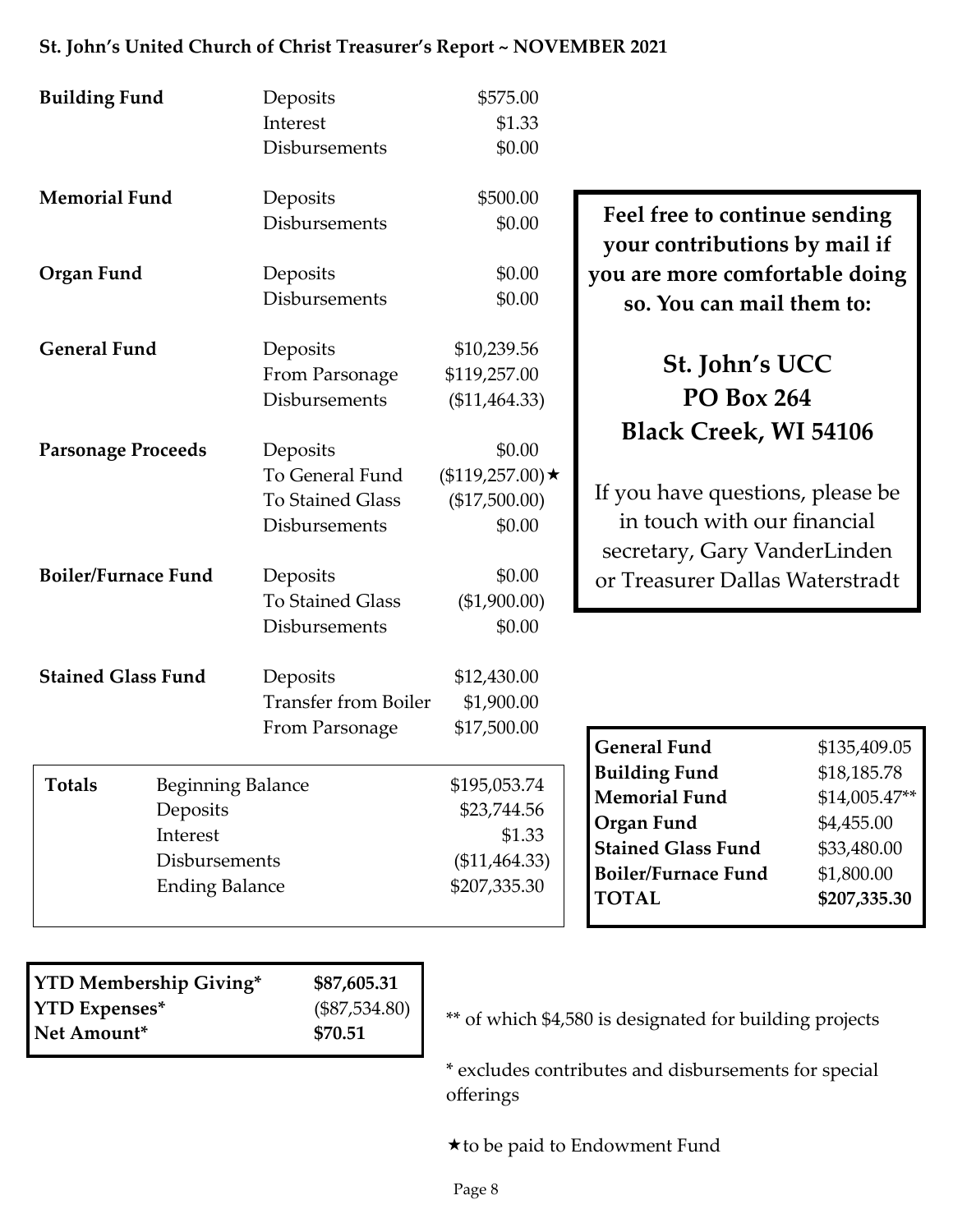|                                                                                 | How to reach Pastor Moira: phone 715-851-3080<br>Sunday Schedule: Trinity ~ 8:45am Worship                                 | <b>January 2021</b><br>email pastormoira73@gmail.com<br>Cecil ~ 7:00pm Worship | Black Creek ~ 9:00am Education Hour & 10:15 am Worship |                                | <b>Pastor's Office Hours</b><br>Please call/text to make sure | Tuesdays, Wednesdays & Thursdays                                             |
|---------------------------------------------------------------------------------|----------------------------------------------------------------------------------------------------------------------------|--------------------------------------------------------------------------------|--------------------------------------------------------|--------------------------------|---------------------------------------------------------------|------------------------------------------------------------------------------|
| Sunday                                                                          | Monday                                                                                                                     | Tuesday                                                                        | Wednesday                                              | Thursday                       | Friday                                                        | Saturday                                                                     |
| <b>Key to locations:</b><br>$T = Trinity$                                       | <b>BC</b> = St. John's Black Creek<br>$ C = St.$ John's Cecil<br><b>ALC</b> = Ascension Lutheran<br><b>Church Navarino</b> |                                                                                |                                                        |                                |                                                               | $\mathbf{1}$<br>Happy<br>New Year                                            |
| $\overline{2}$                                                                  | 3                                                                                                                          | $\boldsymbol{4}$                                                               | 5                                                      | 6                              | 7                                                             | 8                                                                            |
| T & C SCRIP<br>Communion                                                        |                                                                                                                            |                                                                                | 6:30pm BC Choir                                        |                                |                                                               |                                                                              |
| 9                                                                               | 10                                                                                                                         | 11                                                                             | 12                                                     | 13                             | 14                                                            | 15                                                                           |
| 11:30am BC<br>Confirmation                                                      |                                                                                                                            | 6:30pm BC<br>Council                                                           | 6:30pm BC Choir $5:30$ pm T                            | Council                        |                                                               |                                                                              |
| C Consistory                                                                    |                                                                                                                            |                                                                                |                                                        |                                | Pastor Moira on study leave 1/12 to 1/21                      |                                                                              |
| 16                                                                              | 17<br>Martin Luther<br>King Jr Day                                                                                         | 18                                                                             | 19<br>5-7pm ALC<br>Food Pantry<br>6:30pm BC Choir      | 20<br>9am C Closet<br>work day | 21                                                            | 22<br>9-11am ALC<br>Food Pantry                                              |
|                                                                                 |                                                                                                                            |                                                                                | Pastor Moira on study leave 1/12 to 1/21               |                                |                                                               |                                                                              |
| 23<br><b>Black Creek</b><br><b>Annual Meeting</b><br>11:30am BC<br>Confirmation | 24                                                                                                                         | 25<br>Noon-3pm C<br>Closet                                                     | 26<br>6:30pm BC Choir                                  | 27                             | 28                                                            | 29<br><b>BC</b> Fellowship<br>hall reserved                                  |
| 30<br>Cecil Annual<br>Meeting                                                   | 31                                                                                                                         | February 1                                                                     | February 2<br>1:30pm BC<br>Guild<br>6:30pm BC Choir    | February 3                     | February 4                                                    | February 5<br>Tomorrow<br><b>Trinity Annual</b><br>Meeting &<br>Confirmation |